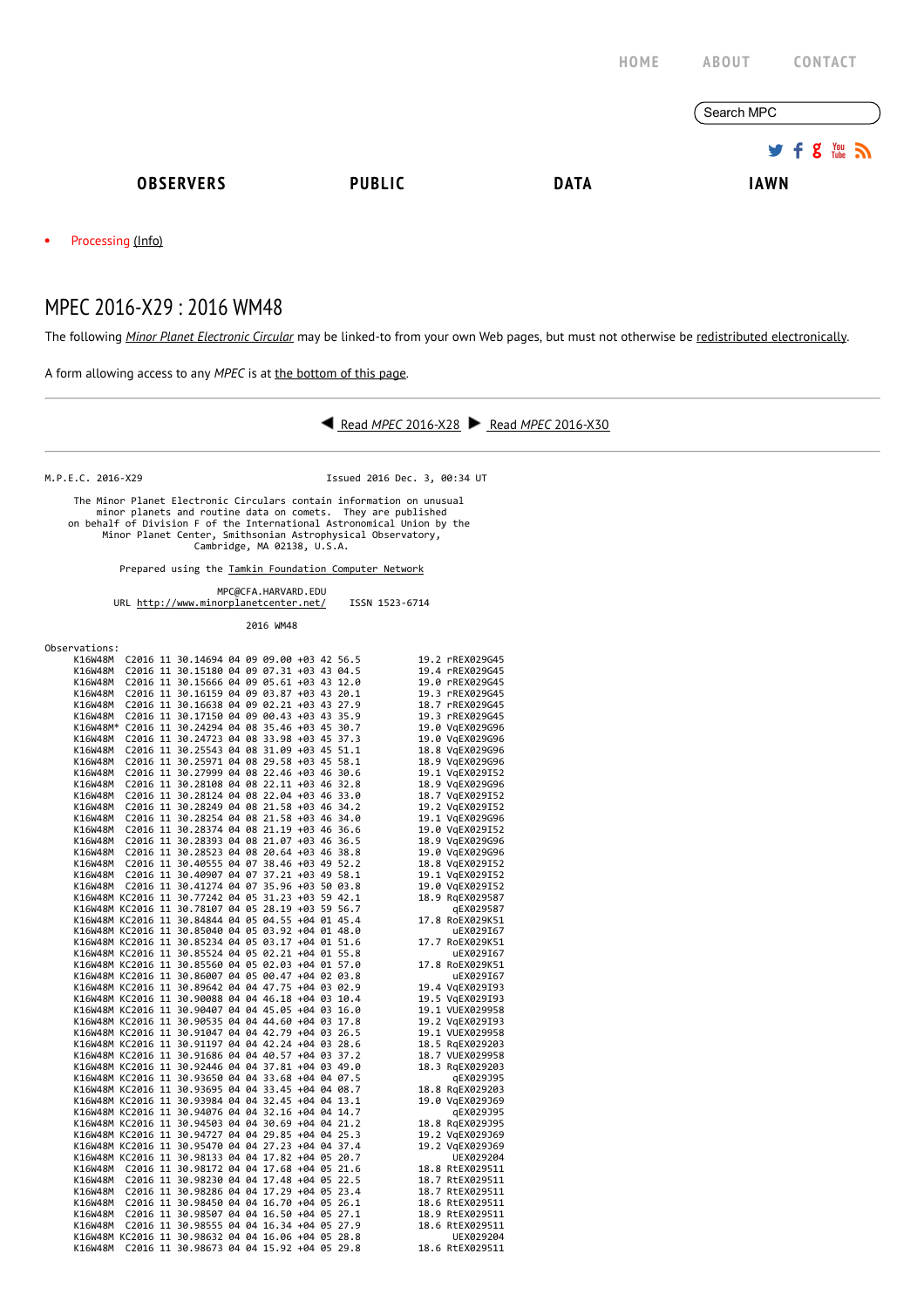|  |  | K16W48M C2016 11 30.98757 04 04 15.62 +04 05 31.3                                                                                               |  |  |  | 18.6 RtEX029511 |
|--|--|-------------------------------------------------------------------------------------------------------------------------------------------------|--|--|--|-----------------|
|  |  | K16W48M C2016 11 30.98967 04 04 14.89 +04 05 34.7<br>K16W48M C2016 11 30.99038 04 04 14.64 +04 05 35.7                                          |  |  |  | 18.7 RtEX029511 |
|  |  | K16W48M C2016 11 30.99038 04 04 14.01<br>K16W48M C2016 11 30.99103 04 04 14.41 +04 05 36.8<br>K16W48M C2016 11 30.99103 04 04 14.28 +04 05 37.1 |  |  |  | 18.7 RtEX029511 |
|  |  |                                                                                                                                                 |  |  |  | 18.5 RtEX029511 |
|  |  |                                                                                                                                                 |  |  |  | 18.9 GUEX029204 |
|  |  | K16W48M C2016 11 30.99286 04 04 13.75 +04 05 39.6                                                                                               |  |  |  | 18.7 RtEX029511 |
|  |  | K16W48M C2016 12 01.03684 04 03 58.30 +04 06 51.6                                                                                               |  |  |  | 19.1 RgEX029B74 |
|  |  | K16W48M C2016 12 01.04015 04 03 57.15 +04 06 56.7                                                                                               |  |  |  | 19.1 RgEX029B74 |
|  |  | K16W48M C2016 12 01.04495 04 03 55.45 +04 07 04.3                                                                                               |  |  |  | 19.0 RgEX029B74 |
|  |  | K16W48M C2016 12 01.09776 04 03 37.55 +04 08 30.9                                                                                               |  |  |  | 19.4 VgEX029I52 |
|  |  | K16W48M C2016 12 01.10115 04 03 36.38 +04 08 36.0                                                                                               |  |  |  | 19.0 VgEX029I52 |
|  |  | K16W48M C2016 12 01.10374 04 03 35.44 +04 08 40.7                                                                                               |  |  |  | 19.5 VgEX029I52 |
|  |  | K16W48M C2016 12 01.10574 04 03 34.66 +04 08 43.9                                                                                               |  |  |  | 19.2 VgEX029I52 |
|  |  | K16W48M KC2016 12 01.20320 04 03 00.35 +04 11 21.8                                                                                              |  |  |  | 18.8 RgEX029H36 |
|  |  | K16W48M KC2016 12 01.21264 04 02 57.01 +04 11 37.0                                                                                              |  |  |  | 18.9 RgEX029H36 |
|  |  | K16W48M KC2016 12 01.21736 04 02 55.38 +04 11 44.9                                                                                              |  |  |  | 18.7 RgEX029H36 |
|  |  | K16W48M KC2016 12 01.22168 04 02 53.85 +04 11 51.8                                                                                              |  |  |  | 19.0 RgEX029H36 |
|  |  | K16W48M C2016 12 01.33910 04 02 12.43 +04 15 03.5                                                                                               |  |  |  | 19.4 RoEX029926 |
|  |  | K16W48M C2016 12 01.34421 04 02 10.60 +04 15 11.9                                                                                               |  |  |  | 19.0 RoEX029926 |
|  |  | K16W48M C2016 12 01.34981 04 02 08.70 +04 15 21.3                                                                                               |  |  |  | 18.9 RoEX029926 |
|  |  |                                                                                                                                                 |  |  |  |                 |
|  |  | K16W48M C2016 12 01.56349 04 00 53.97 +04 21 19.4<br>K16W48M C2016 12 01.58002 04 00 48.10 +04 21 46.3                                          |  |  |  | 18.2 RrEX029062 |
|  |  |                                                                                                                                                 |  |  |  | 18.1 RrEX029Q62 |
|  |  | K16W48M C2016 12 01.59386 04 00 43.19 +04 22 09.2                                                                                               |  |  |  | 18.2 RrEX029062 |
|  |  | K16W48M KC2016 12 01.87838 03 59 03.51 +04 29 42.6                                                                                              |  |  |  | 19.7 VgEX029C77 |
|  |  | K16W48M KC2016 12 01.88922 03 58 59.56 +04 30 00.0                                                                                              |  |  |  | 19.7 VgEX029C77 |
|  |  | K16W48M KC2016 12 01.89969 03 58 55.88 +04 30 17.1                                                                                              |  |  |  | 19.4 VgEX029C77 |
|  |  | K16W48M KC2016 12 01.91183 03 58 51.54 +04 30 36.6                                                                                              |  |  |  | 19.4 RgEX029K38 |
|  |  | K16W48M KC2016 12 01.93301 03 58 44.07 +04 31 11.6                                                                                              |  |  |  | 19.6 RgEX029K38 |
|  |  | K16W48M KC2016 12 01.95463 03 58 36.39 +04 31 46.7                                                                                              |  |  |  | 18.7 RgEX029K38 |
|  |  | K16W48M KC2016 12 01.97435 03 58 29.40 +04 32 19.3                                                                                              |  |  |  | 19.3 RgEX029K38 |
|  |  | K16W48M C2016 12 02.08918 03 57 49.47 +04 35 28.2                                                                                               |  |  |  | 19.1 VqEX029I52 |
|  |  | K16W48M C2016 12 02.09054 03 57 48.95 +04 35 30.8                                                                                               |  |  |  | 19.2 VgEX029I52 |
|  |  | K16W48M C2016 12 02.09508 03 57 47.36 +04 35 38.9                                                                                               |  |  |  | 18.9 VgEX029I52 |
|  |  | K16W48M C2016 12 02.09961 03 57 45.80 +04 35 45.7                                                                                               |  |  |  | 19.3 VgEX029I52 |
|  |  | K16W48M KC2016 12 02.13711 03 57 32.34 +04 36 47.1                                                                                              |  |  |  | 19.4 RgEX029850 |
|  |  | K16W48M KC2016 12 02.15293 03 57 26.77 +04 37 12.7                                                                                              |  |  |  | 19.3 RgEX029850 |
|  |  | K16W48M C2016 12 02.58662 03 54 53.75 +04 49 05.5                                                                                               |  |  |  | 19.4 RoEX029300 |
|  |  | K16W48M C2016 12 02.59123 03 54 52.09 +04 49 13.3                                                                                               |  |  |  | 19.4 RoEX029300 |
|  |  | K16W48M C2016 12 02.59815 03 54 49.63 +04 49 24.3                                                                                               |  |  |  | 19.2 RoEX029300 |
|  |  | K16W48M C2016 12 02.60046 03 54 48.85 +04 49 28.3                                                                                               |  |  |  | 19.4 RoEX029300 |
|  |  | K16W48M KC2016 12 02.77402 03 53 47.85 +04 54 10.5                                                                                              |  |  |  | 19.3 VSEX029C43 |
|  |  | K16W48M KC2016 12 02.82341 03 53 30.39 +04 55 33.5                                                                                              |  |  |  | 18.9 VSEX029C43 |
|  |  | K16W48M KC2016 12 02.82894 03 53 28.30 +04 55 42.7                                                                                              |  |  |  | 19.1 VSEX029C43 |
|  |  | K16W48M KC2016 12 02.83086 03 53 27.82 +04 55 46.3                                                                                              |  |  |  | 18.6 RcEX029J57 |
|  |  | K16W48M KC2016 12 02.83239 03 53 27.26 +04 55 48.7                                                                                              |  |  |  | 18.5 RcEX029J57 |
|  |  | K16W48M KC2016 12 02.83546 03 53 26.18 +04 55 53.8                                                                                              |  |  |  | 18.1 RcEX029J57 |
|  |  | K16W48M KC2016 12 02.83927 03 53 24.88 +04 56 00.7                                                                                              |  |  |  | 18.5 RcEX029J57 |
|  |  | K16W48M KC2016 12 02.84308 03 53 23.50 +04 56 07.2                                                                                              |  |  |  | 18.7 RcEX029J57 |
|  |  | K16W48M KC2016 12 02.85081 03 53 20.76 +04 56 19.7                                                                                              |  |  |  | 18.5 RcEX029J57 |
|  |  | K16W48M KC2016 12 02.91419 03 52 58.06 +04 58 02.9                                                                                              |  |  |  | 17.2 RgEX029K61 |
|  |  | K16W48M KC2016 12 02.91450 03 52 57.94 +04 58 03.4                                                                                              |  |  |  | 17.5 RqEX029K61 |
|  |  | K16W48M KC2016 12 02.91498 03 52 57.76 +04 58 04.4                                                                                              |  |  |  | 17.7 RgEX029K61 |
|  |  | K16W48M KC2016 12 02.91943 03 52 56.20 +04 58 11.9                                                                                              |  |  |  | 17.7 RqEX029K61 |
|  |  | K16W48M KC2016 12 02.92007 03 52 55.98 +04 58 12.9                                                                                              |  |  |  | 17.9 RqEX029K61 |
|  |  |                                                                                                                                                 |  |  |  |                 |

Observer details:

203 GiaGa Observatory. Observers S. Foglia, G. Galli. Measurer G. Galli. 0.28‐m f/6.8 Schmidt‐Cassegrain + CCD. [204 Schiaparelli Observatory.](http://www.astrogeo.va.it/) Observer L. Buzzi. 0.60‐m f/4.64 reflector

- $+$  CCD.
- [300 Bisei Spaceguard Center‐‐BATTeRS.](http://www.spaceguard.or.jp/ja/e_index.html)  Observers T. Nimura, A. Asami. 1.0‐m f/3.0 reflector + CCD.
- [511 Haute Provence.](http://www.obs-hp.fr/) Observers W. Polycarpe, M. Dennefeld, W. Thuillot,<br>B. Carry, P. David, S. Bouquillon, F. Taris, P. Tanga, M. Delbo.<br>Measurers W. Thuillot, S. Bouquillon, F. Taris, T. Carlucci, C. Barache.<br>1.20-m f/6 re
- 
- 850 Cordell-Lorenz Observatory, Sewanee. Observers D. T. Durig, V. L. Hinshaw,
- A. T. Hupp. 0.3-m f/9.4 Schmidt-Cassegrain + CCD.<br><u>926 Tenagra II Observatory.</u> Observers M. Schwartz, P. R. Holvorcem. Measurer<br>M. Schwartz. 0.81-m f/7 Ritchey-Chretien + CCD.
- [958 Observatoire de Dax.](http://www.astrosurf.com/obsdax) Observers P. Dupouy, J. B. de Vanssay. Measurer<br>P. Dupouy. 0.43-m f/2.7 reflector + CCD.
- [B74 Santa Maria de Montmagastrell.](http://santamariaobservatory.blogspot.com/)  Observer J. M. Bosch. 0.40‐m f/10
- 
- Schmidt-Cassegrain + CCD.<br>C43 Hoyerswerda. Observer P. Lindner. 0.30-m f/6.3 Schmidt-Cassegrain + CCD.<br>C77 Bernezzo Observatory. Observer A. Mantero. 0.25-m f/4 reflector + CCD.<br>G45 Space Surveillance Telescope, Atom Site.
- [G96 Mt. Lemmon Survey.](http://www.lpl.arizona.edu/css/) Observer R. A. Kowalski. Measurers E. J. Christensen,<br>D. C. Fuls, A. R. Gibbs, A. D. Grauer, J. A. Johnson, R. A. Kowalski,<br>S. M. Larson, G. J. Leonard, R. G. Matheny, R. L. Seaman, F. C. Shelly.<br>1.5
- [H36 Sandlot Observatory, Scranton.](https://sites.google.com/a/sitechservo.info/gary-hug-s-site/)  Observer G. Hug. 0.56‐m reflector + CCD.
- I52 Steward Observatory, Mt. Lemmon Station. Observer J. A. Johnson. Measurers E. J. Christensen, D. C. Fuls, A. R. Gibbs, A. D. Grauer, J. A. Johnson, R. A. Kowalski, S. M. Larson, G. J. Leonard, R. G. Matheny,
- R. L. Seaman, F. C. Shelly. 1.0‐m reflector + CCD. I67 Hartley Wintney. Observer G. Thurston. 0.36‐m f/6 Schmidt‐Cassegrain
- + CCD.<br>193 St Pardon de Conques. Observer F. Losse. 0.40-m f/3.7 reflector + CCD.<br><mark>157 Centro Astronomico Alto Turia, Valencia.</mark> Observers V. Mas, G. Fornas.<br>Measurer A. Carreno. 0.40-m f/10 Schmidt-Cassegrain + CCD.<br>169 N
- reflector + CCD.
- [J95 Great Shefford.](http://www.birtwhistle.org/) Observer P. Birtwhistle. 0.40‐m f/6.0 Schmidt‐Cassegrain  $CCD$ .
- K38 M57 Observatory, Saltrio. Observer G. Baj. 0.30‐m f/8 Ritchey‐Chretien + CCD.
- K51 Osservatorio del Celado, Castello Tesino. Observers G. Favero, R. Furgoni.<br>Measurer R. Furgoni. 0.80-m f/4 reflector + CCD.<br><u>[K61 Rokycany Observatory.](http://hvr.cz/en/)</u> Observers M. Adamovsky, O. Trnka. 0.51-m f/6.8
- reflector + CCD. Q62 iTelescope Observatory, Siding Spring. Observers L. Buzzi, P. Concari, S. Foglia, G. Galli, M. Tombelli. 0.15‐m f/7 refractor + CCD.